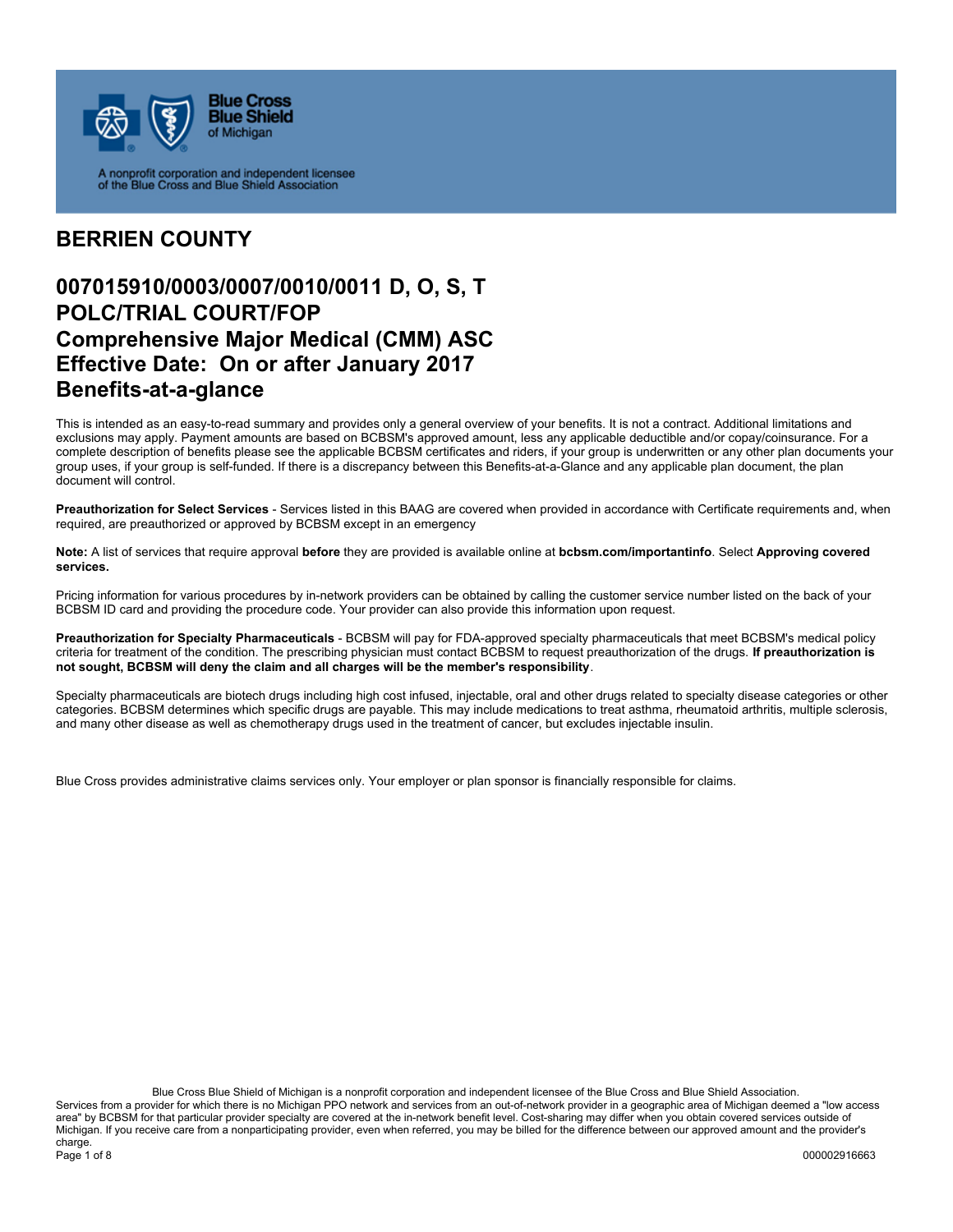#### **Member's responsibility (deductibles, copays and dollar maximums)**

**Note:** If you receive care from a nonparticipating provider, even when referred, you may be billed for the difference between our approved amount and the provider's charge.

| <b>Benefits</b>                                                                                                                                                                                                           | Coverage                                                                                                                                                                                               |
|---------------------------------------------------------------------------------------------------------------------------------------------------------------------------------------------------------------------------|--------------------------------------------------------------------------------------------------------------------------------------------------------------------------------------------------------|
| <b>Deductibles</b>                                                                                                                                                                                                        | \$250 for one member.<br>\$500 for a family (when two or more members are covered under your<br>contract) each calendar year                                                                           |
| <b>Flat-dollar copays</b>                                                                                                                                                                                                 |                                                                                                                                                                                                        |
| Coinsurance amounts (percent copays)<br><b>Note:</b> Coinsurance amounts apply once the deductible has been met.                                                                                                          | • 10% of approved amount for private duty nursing care<br>• 10% of approved amount for mental health care and substance<br>abuse treatment<br>• 10% of approved amount for most other covered services |
| Annual out-of-pocket maximums-applies to copays for all covered services -<br>including mental health and substance abuse services - but does not apply to<br>fixed dollar copays and private duty nursing percent copays | \$1.250 for one member.<br>\$2,500 for a family (when two or more members are covered under<br>your contract) each calendar year                                                                       |
| Lifetime dollar maximum                                                                                                                                                                                                   | None                                                                                                                                                                                                   |

| <b>Preventive care services</b>                                                                                                                                                                                                                                                                                                          |                                                                                                                                                                    |
|------------------------------------------------------------------------------------------------------------------------------------------------------------------------------------------------------------------------------------------------------------------------------------------------------------------------------------------|--------------------------------------------------------------------------------------------------------------------------------------------------------------------|
| <b>Benefits</b>                                                                                                                                                                                                                                                                                                                          | Coverage                                                                                                                                                           |
| Health maintenance exam - includes chest x-ray, EKG, cholesterol screening<br>and other select lab procedures                                                                                                                                                                                                                            | 100% (no deductible or copay/coinsurance), one per member per<br>calendar year<br>Note: Additional well-women visits may be allowed based on medical               |
|                                                                                                                                                                                                                                                                                                                                          | necessity.                                                                                                                                                         |
| Gynecological exam                                                                                                                                                                                                                                                                                                                       | 100% (no deductible or copay/coinsurance), one per member per<br>calendar year<br>Note: Additional well-women visits may be allowed based on medical<br>necessity. |
| Pap smear screening-laboratory and pathology services                                                                                                                                                                                                                                                                                    | 100% (no deductible or copay/coinsurance), one per member per<br>calendar year                                                                                     |
| Voluntary sterilization for females                                                                                                                                                                                                                                                                                                      | 100% (no deductible or copay/coinsurance)                                                                                                                          |
| Prescription contraceptive devices-includes insertion and removal of an<br>intrauterine device by a licensed physician                                                                                                                                                                                                                   | 100% (no deductible or copay/coinsurance)                                                                                                                          |
| Contraceptive injections                                                                                                                                                                                                                                                                                                                 | 100% (no deductible or copay/coinsurance)                                                                                                                          |
| Well-baby and child care visits<br>• 8 visits, birth through 12 months<br>6 visits, 13 months through 23 months<br>6 visits, 24 months through 35 months<br>2 visits, 36 months through 47 months<br>$\bullet$<br>• Visits beyond 47 months are limited to one per member per calendar year<br>under the health maintenance exam benefit | 100% (no deductible or copay/coinsurance)                                                                                                                          |
| Adult and childhood preventive services and immunizations as recommended<br>by the USPSTF, ACIP, HRSA or other sources as recognized by BCBSM that<br>are in compliance with the provisions of the Patient Protection and Affordable<br>Care Act                                                                                         | 100% (no deductible or copay/coinsurance)                                                                                                                          |
| Fecal occult blood screening                                                                                                                                                                                                                                                                                                             | 100% (no deductible or copay/coinsurance), one per member per<br>calendar year                                                                                     |
| Flexible sigmoidoscopy exam                                                                                                                                                                                                                                                                                                              | 100% (no deductible or copay/coinsurance), one per member per<br>calendar year                                                                                     |
| Prostate specific antigen (PSA) screening                                                                                                                                                                                                                                                                                                | 100% (no deductible or copay/coinsurance), one per member per<br>calendar year                                                                                     |

Blue Cross Blue Shield of Michigan is a nonprofit corporation and independent licensee of the Blue Cross and Blue Shield Association. Services from a provider for which there is no Michigan PPO network and services from an out-of-network provider in a geographic area of Michigan deemed a "low access area" by BCBSM for that particular provider specialty are covered at the in-network benefit level. Cost-sharing may differ when you obtain covered services outside of Michigan. If you receive care from a nonparticipating provider, even when referred, you may be billed for the difference between our approved amount and the provider's charge.<br>Page 2 of 8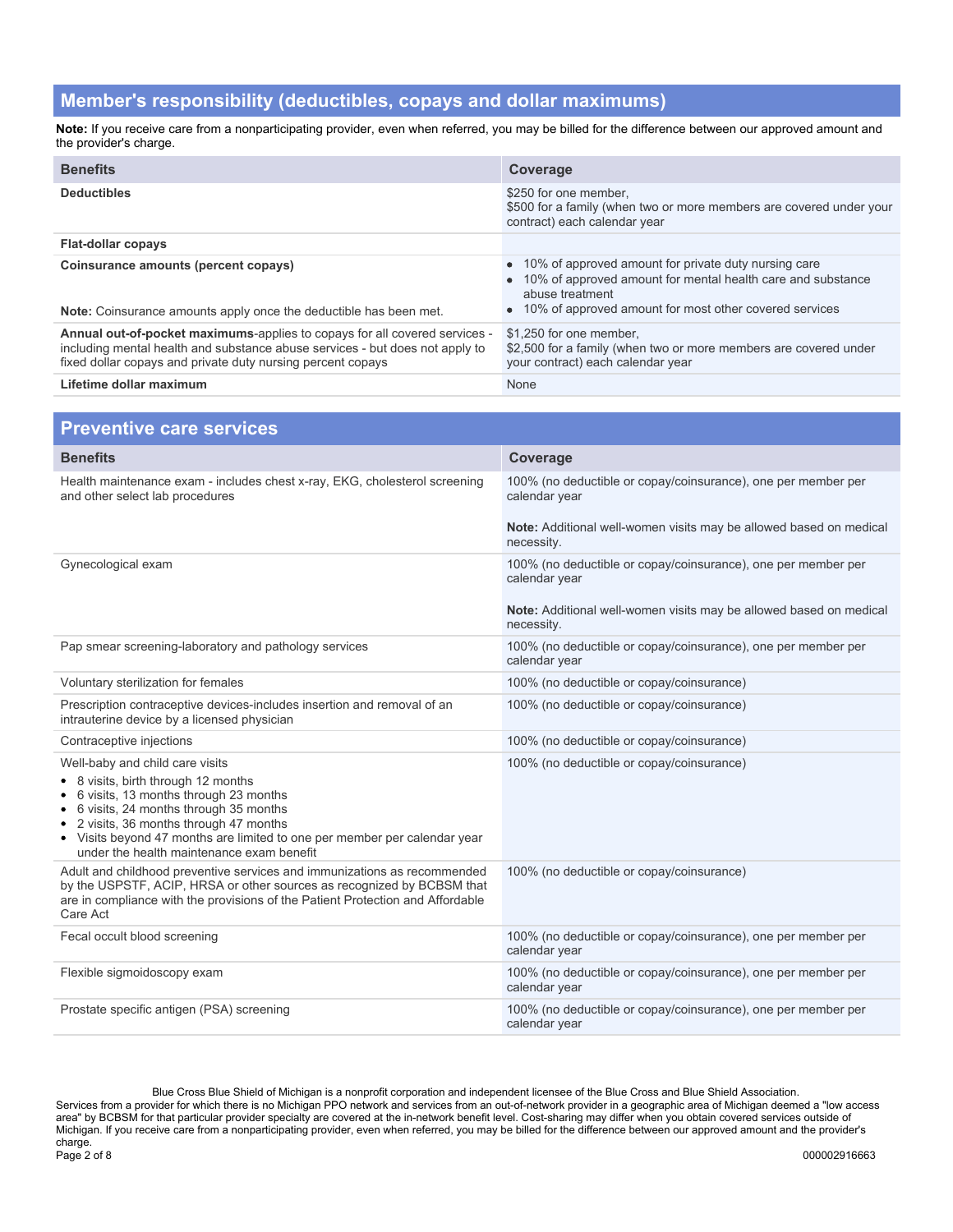| <b>Benefits</b>                            | Coverage                                                                                                                                      |
|--------------------------------------------|-----------------------------------------------------------------------------------------------------------------------------------------------|
| Routine mammogram and related reading      | 100% (no deductible or copay/coinsurance), one per member per<br>calendar year                                                                |
|                                            | Note: Subsequent medically necessary mammograms performed<br>during the same calendar year are subject to your deductible and<br>coinsurance. |
| Colonoscopy-routine or medically necessary | 100% (no deductible or copay/coinsurance) for the first billed<br>colonoscopy, one per member per calendar year                               |
|                                            | Note: Subsequent colonoscopies performed during the same calendar<br>year are subject to your deductible and coinsurance.                     |

## **Physician office services**

| <b>Benefits</b><br>Coverage<br>90% after deductible<br>Office visits<br>90% after deductible<br>Online visits<br>Outpatient and home medical care visits<br>90% after deductible |
|----------------------------------------------------------------------------------------------------------------------------------------------------------------------------------|
|                                                                                                                                                                                  |
|                                                                                                                                                                                  |
|                                                                                                                                                                                  |
|                                                                                                                                                                                  |
| 90% after deductible<br>Office consultations                                                                                                                                     |

| <b>Emergency medical care</b>                  |                      |
|------------------------------------------------|----------------------|
| <b>Benefits</b>                                | Coverage             |
| Hospital emergency room                        | 90% after deductible |
| Ambulance services-must be medically necessary | 90% after deductible |

| <b>Diagnostic services</b>        |                      |
|-----------------------------------|----------------------|
| <b>Benefits</b>                   | Coverage             |
| Laboratory and pathology services | 90% after deductible |
| Diagnostic tests and x-rays       | 90% after deductible |
| Therapeutic radiology             | 90% after deductible |

## **Maternity services provided by a physician or certified nurse midwife**

| <b>Benefits</b>           | Coverage                                  |
|---------------------------|-------------------------------------------|
| Prenatal care visits      | 100% (no deductible or copay/coinsurance) |
| Postnatal care            | 90% after deductible                      |
| Delivery and nursery care | 90% after deductible                      |

| <b>Hospital care</b>                                                                                |                                      |
|-----------------------------------------------------------------------------------------------------|--------------------------------------|
| <b>Benefits</b>                                                                                     | Coverage                             |
| Semiprivate room, inpatient physician care, general nursing care, hospital<br>services and supplies | 90% after deductible, unlimited days |
| Note: Nonemergency services must be rendered in a participating hospital.                           |                                      |
| Inpatient consultations                                                                             | 90% after deductible                 |
| Chemotherapy                                                                                        | 90% after deductible                 |

Blue Cross Blue Shield of Michigan is a nonprofit corporation and independent licensee of the Blue Cross and Blue Shield Association. Services from a provider for which there is no Michigan PPO network and services from an out-of-network provider in a geographic area of Michigan deemed a "low access area" by BCBSM for that particular provider specialty are covered at the in-network benefit level. Cost-sharing may differ when you obtain covered services outside of Michigan. If you receive care from a nonparticipating provider, even when referred, you may be billed for the difference between our approved amount and the provider's charge.<br>Page 3 of 8 Page 3 of 8 000002916663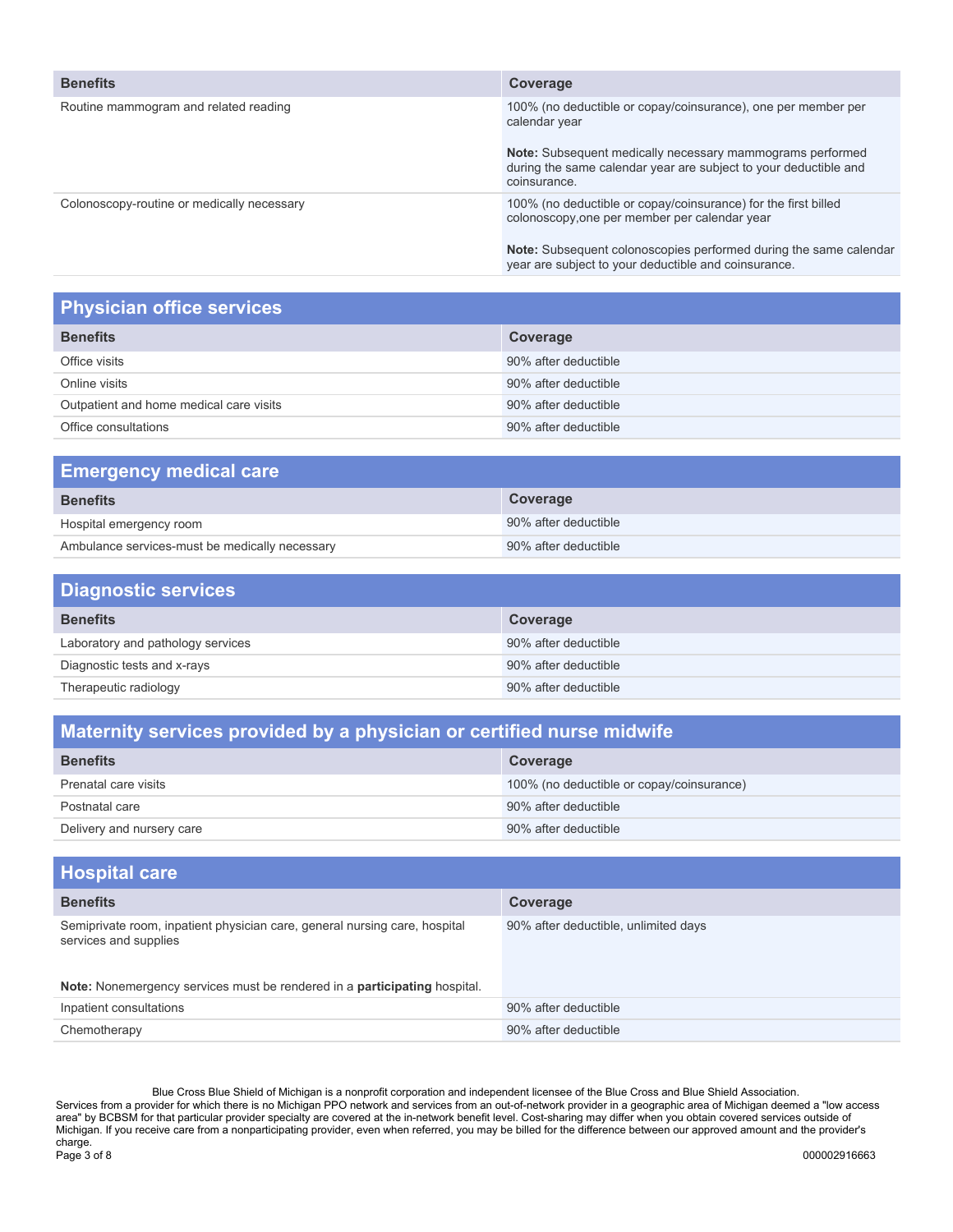| <b>Alternatives to hospital care</b>                                                                                                                                                                               |                                                                                                                                                                                                                                                                                                                                                                                             |  |
|--------------------------------------------------------------------------------------------------------------------------------------------------------------------------------------------------------------------|---------------------------------------------------------------------------------------------------------------------------------------------------------------------------------------------------------------------------------------------------------------------------------------------------------------------------------------------------------------------------------------------|--|
| <b>Benefits</b>                                                                                                                                                                                                    | Coverage                                                                                                                                                                                                                                                                                                                                                                                    |  |
| Skilled nursing care-must be in a <b>participating</b> skilled nursing facility                                                                                                                                    | 90% after deductible                                                                                                                                                                                                                                                                                                                                                                        |  |
| Hospice care                                                                                                                                                                                                       | 100% (no deductible or copay/coinsurance), up to 28 pre-hospice<br>counseling visits before electing hospice services; when elected, four<br>90-day periods-provided through a <b>participating</b> hospice program<br>only; limited to dollar maximum that is reviewed and adjusted<br>periodically (after reaching dollar maximum, member transitions into<br>individual case management) |  |
| Home health care:<br>• must be medically necessary<br>• must be provided by a <b>participating</b> home health care agency                                                                                         | 90% after deductible, limited to a maximum 100-visits per member per<br>calendar year                                                                                                                                                                                                                                                                                                       |  |
| Infusion therapy:<br>• must be medically necessary<br>• must be given by a <b>participating</b> Home Infusion Therapy (HIT) provider or<br>in a <b>participating</b> freestanding Ambulatory Infusion Center (AIC) | 90% after deductible                                                                                                                                                                                                                                                                                                                                                                        |  |

may use drugs that require preauthorization-consult with your doctor

| <b>Surgical services</b>                                                                                                                      |                                                                                                                                                                           |
|-----------------------------------------------------------------------------------------------------------------------------------------------|---------------------------------------------------------------------------------------------------------------------------------------------------------------------------|
| <b>Benefits</b>                                                                                                                               | Coverage                                                                                                                                                                  |
| Surgery-includes related surgical services and medically necessary facility<br>services by a <b>participating</b> ambulatory surgery facility | 90% after deductible                                                                                                                                                      |
| Presurgical consultations                                                                                                                     | 100% (no deductible or copay/coinsurance) when obtained from a<br>participating provider<br>90% after deductible when obtained from a <b>nonparticipating</b><br>provider |
| Voluntary sterilization for males                                                                                                             | 90% after deductible                                                                                                                                                      |
| Note: For voluntary sterilizations for females, see "Preventive care services."                                                               |                                                                                                                                                                           |
| <b>Voluntary Abortions</b>                                                                                                                    | 90% after deductible                                                                                                                                                      |
| Removal of impacted and partial bony impacted teeth - includes surgery and<br>related anesthesia                                              | 90% after deductible                                                                                                                                                      |

| Human organ transplants |  |
|-------------------------|--|
|                         |  |

| <b>Benefits</b>                                                                                                                                                    | Coverage                                  |
|--------------------------------------------------------------------------------------------------------------------------------------------------------------------|-------------------------------------------|
| Specified human organ transplants-must be in a <b>designated</b> facility and<br>coordinated through the BCBSM Human Organ Transplant Program (1-800-<br>242-3504) | 100% (no deductible or copay/coinsurance) |
| Bone marrow transplants-must be coordinated through the BCBSM Human<br>Organ Transplant Program (1-800-242-3504)                                                   | 90% after deductible                      |
| Specified oncology clinical trials                                                                                                                                 | 90% after deductible                      |
| <b>Note:</b> BCBSM covers clinical trials in compliance with PPACA.                                                                                                |                                           |
| Kidney, cornea and skin transplants                                                                                                                                | 90% after deductible                      |

| Mental health care and substance abuse treatment                     |                                      |
|----------------------------------------------------------------------|--------------------------------------|
| <b>Benefits</b>                                                      | Coverage                             |
| Inpatient mental health care and inpatient substance abuse treatment | 90% after deductible, unlimited days |

Blue Cross Blue Shield of Michigan is a nonprofit corporation and independent licensee of the Blue Cross and Blue Shield Association. Services from a provider for which there is no Michigan PPO network and services from an out-of-network provider in a geographic area of Michigan deemed a "low access area" by BCBSM for that particular provider specialty are covered at the in-network benefit level. Cost-sharing may differ when you obtain covered services outside of Michigan. If you receive care from a nonparticipating provider, even when referred, you may be billed for the difference between our approved amount and the provider's charge.<br>Page 4 of 8 Page 4 of 8 000002916663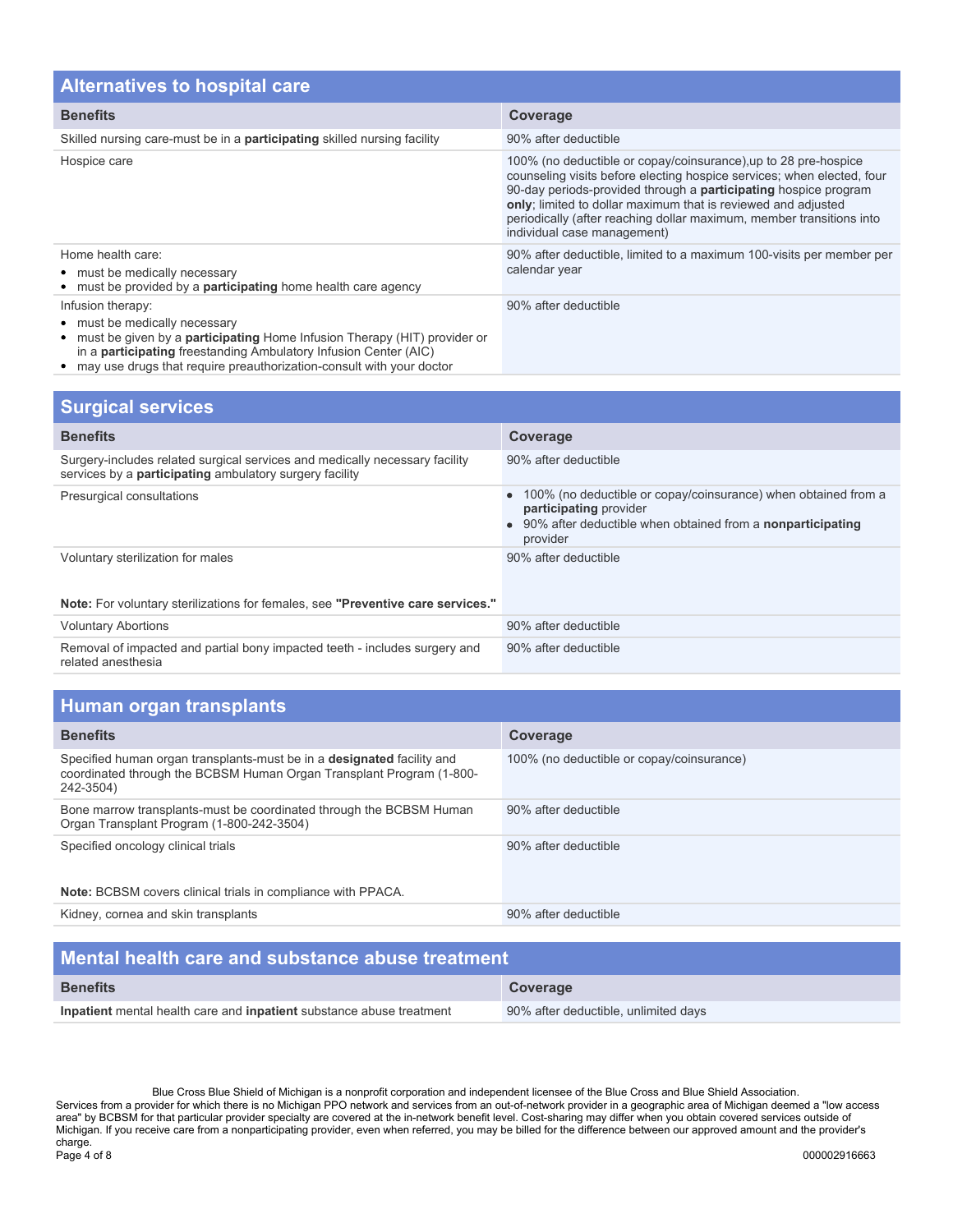| <b>Benefits</b>                                                                                                                                                                                                            | Coverage             |
|----------------------------------------------------------------------------------------------------------------------------------------------------------------------------------------------------------------------------|----------------------|
| Residential psychiatric treatment facility:<br>• covered mental health services must be performed in a residential<br>psychiatric treatment facility<br>• treatment must be preauthorized<br>• subject to medical criteria | 90% after deductible |
| Outpatient mental health care                                                                                                                                                                                              | 90% after deductible |
| Outpatient substance abuse treatment-in approved facilities only                                                                                                                                                           | 90% after deductible |

| Autism spectrum disorders, diagnoses and treatment                                                                                                                                                               |                      |  |
|------------------------------------------------------------------------------------------------------------------------------------------------------------------------------------------------------------------|----------------------|--|
| <b>Benefits</b>                                                                                                                                                                                                  | Coverage             |  |
| Applied behavioral analysis (ABA) treatment - when rendered by an approved<br>board-certified behavioral analyst - is covered through age 18, subject to<br>preauthorization                                     | 90% after deductible |  |
| <b>Note:</b> Diagnosis of an autism spectrum disorder and a treatment<br>recommendation for ABA services must be obtained by a BCBSM approved<br>autism evaluation center (AAEC) prior to seeking ABA treatment. |                      |  |
| Outpatient physical therapy, speech therapy, occupational therapy, nutritional<br>counseling for autism spectrum disorder                                                                                        | 90% after deductible |  |
| Other covered services, including mental health services, for autism spectrum<br>disorder                                                                                                                        | 90% after deductible |  |

| <b>Other covered services</b>                                                                                                                                                                                                                                   |                                                                                                                                           |  |
|-----------------------------------------------------------------------------------------------------------------------------------------------------------------------------------------------------------------------------------------------------------------|-------------------------------------------------------------------------------------------------------------------------------------------|--|
| <b>Benefits</b>                                                                                                                                                                                                                                                 | <b>Coverage</b>                                                                                                                           |  |
| Outpatient Diabetes Management Program (ODMP)                                                                                                                                                                                                                   | 90% after deductible for diabetes medical supplies<br>100% (no deductible or copay/coinsurance) for diabetes self-<br>management training |  |
| <b>Note:</b> Screening services required under the provisions of PPACA are covered<br>at 100% of approved amount with no cost-sharing when rendered by a<br>participating provider.                                                                             |                                                                                                                                           |  |
| Note: When you purchase your diabetic supplies via mail order you will lower<br>your out-of-pocket costs.                                                                                                                                                       |                                                                                                                                           |  |
| Allergy testing and therapy                                                                                                                                                                                                                                     | 90% after deductible                                                                                                                      |  |
| Chiropractic spinal manipulation and osteopathic manipulative therapy                                                                                                                                                                                           | 90% after deductible, limited to a <b>combined</b> 38-visit maximum per<br>member per calendar year                                       |  |
| Outpatient physical, speech and occupational therapy- provided for<br>rehabilitation                                                                                                                                                                            | 90% after deductible,, unlimited treatment                                                                                                |  |
| Durable medical equipment                                                                                                                                                                                                                                       | 90% after deductible                                                                                                                      |  |
| Note: DME items required under the provisions of PPACA are covered at 100%<br>of approved amount with no in-network cost-sharing when rendered by an in-<br>network provider. For a list of covered DME items required under PPACA, call<br>BCBSM.              |                                                                                                                                           |  |
| Prosthetic and orthotic appliances                                                                                                                                                                                                                              | 90% after deductible                                                                                                                      |  |
| Private duty nursing                                                                                                                                                                                                                                            | 90% after deductible                                                                                                                      |  |
| Hair prosthesis and accessories:<br>• covered only when the hair loss is the result of either chemptherapy and/or<br>radiation treatment for malignant and non-malignant conditions,<br>trichotillomania or alopecia<br>subject to medical and benefit criteria | 90% after deductible                                                                                                                      |  |

Blue Cross Blue Shield of Michigan is a nonprofit corporation and independent licensee of the Blue Cross and Blue Shield Association. Services from a provider for which there is no Michigan PPO network and services from an out-of-network provider in a geographic area of Michigan deemed a "low access area" by BCBSM for that particular provider specialty are covered at the in-network benefit level. Cost-sharing may differ when you obtain covered services outside of Michigan. If you receive care from a nonparticipating provider, even when referred, you may be billed for the difference between our approved amount and the provider's charge. Page 5 of 8 000002916663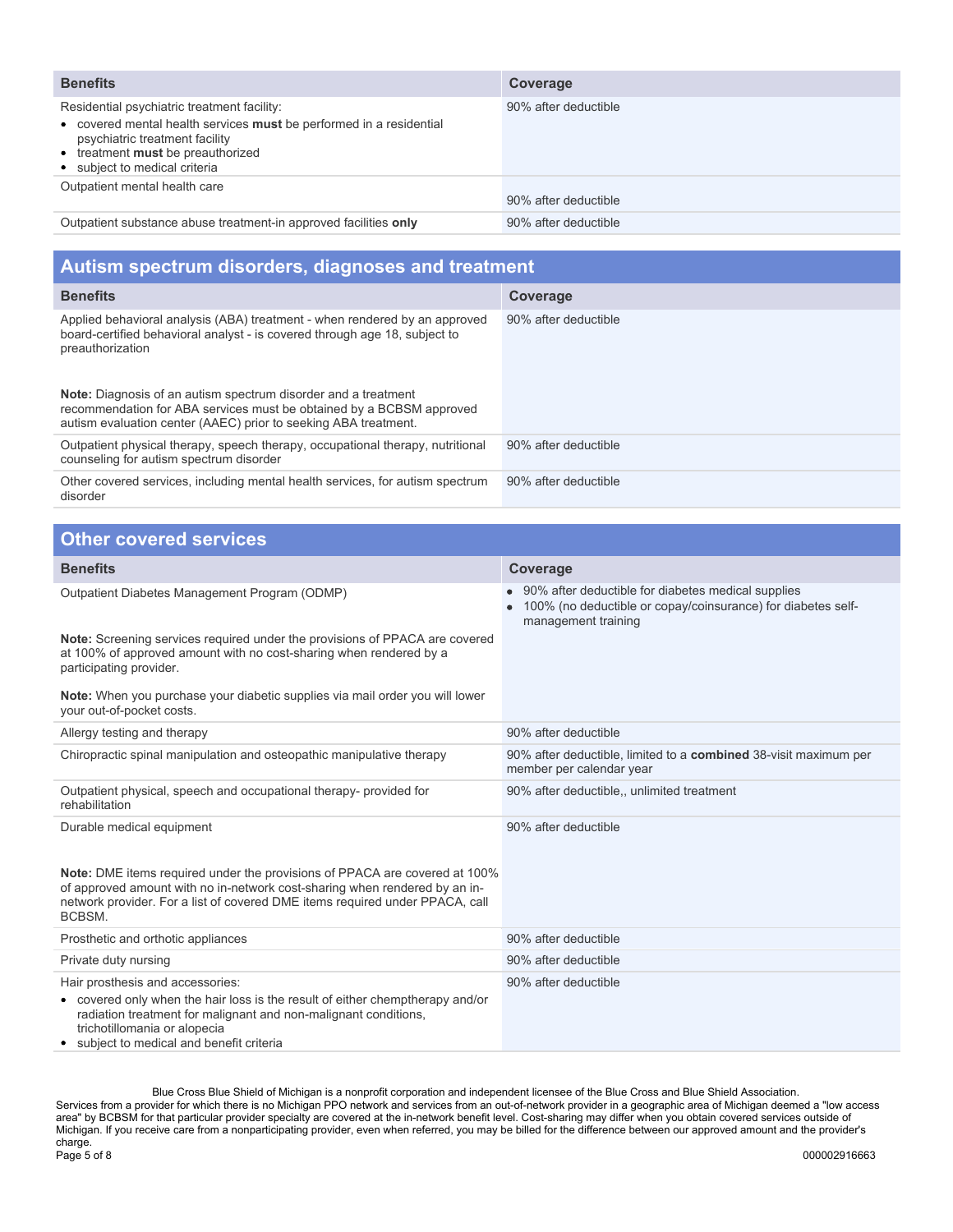

#### **BERRIEN COUNTY**

### **007015910/0003/0007/0010/0011 D, O, S, T POLC/TRIAL COURT/FOP BCBSM Preferred RX Program Effective Date: On or after January 2017 Benefits-at-a-glance**

This is intended as an easy-to-read summary and provides only a general overview of your benefits. It is not a contract. Additional limitations and exclusions may apply. Payment amounts are based on BCBSM's approved amount, less any applicable deductible and/or copay/coinsurance. For a complete description of benefits please see the applicable BCBSM certificates and riders, if your group is underwritten or any other plan documents your group uses, if your group is self-funded. If there is a discrepancy between this Benefits-at-a-Glance and any applicable plan document, the plan document will control.

**Specialty Pharmaceutical Drugs** - The mail order pharmacy for **specialty drugs** is Walgreens Specialty Pharmacy, LLC, an independent company. Specialty prescription drugs (such as Enbrel® and Humira® ) are used to treat complex conditions such as rheumatoid arthritis, multiple sclerosis and cancer. These drugs require special handling, administration or monitoring. Walgreens Specialty Pharmacy will handle mail order prescriptions only for specialty drugs while many in-network retail pharmacies will continue to dispense specialty drugs (check with your local pharmacy for availability). Other mail order prescription medications can continue to be sent to Express Scripts. (Express Scripts is an independent company providing pharmacy benefit services for Blues members.) A list of specialty drugs is available on our Web site at **bcbsm.com/pharmacy**. If you have any questions, please call Walgreens Specialty Pharmacy customer service at 1-866-515-1355.

We will not pay for more than a 30-day supply of a covered prescription drug that BCBSM defines as a "specialty pharmaceutical" whether or not the drug is obtained from a 90-Day Retail Network provider or mail-order provider. We may make exceptions if a member requires more than a 30-day supply. BCBSM reserves the right to limit the quantity of select specialty drugs to no more than a 15-day supply for each fill. Your copay/coinsurance will be reduced by one-half for each fill once applicable deductibles have been met.

Select Controlled Substance Drugs - BCBSM will limit the initial fill of select controlled substances to a 15-day supply. The member will be responsible for only one-half of their cost-sharing requirement typically imposed on a 30-day fill. Subsequent fills of the same medication will be eligible to be filled as prescribed, subject to the applicable cost-sharing requirement. Select controlled substances affected by this prescription drug requirement are available online at bcbsm.com/pharmacy.

#### **Member's responsibility (copays and coinsurance amounts)**

**Note:** Your prescription drug copays and coinsurance amounts, including mail order copay and coinsurance amounts, are subject to the **same** annual out-of-pocket maximum required under your medical coverage. The following prescription drug expenses will not apply to your annual out-of-pocket maximum.

- any difference between the Maximum Allowable Cost and BCBSM's approved amount for a covered brand name drug<br>• the 25% member liability for covered drugs obtained from an out-of-network pharmacy
- the 25% member liability for covered drugs obtained from an out-of-network pharmacy

| <b>Benefits</b>                               | In-network pharmacy                                                                                      | <b>Out-of-network pharmacy</b>                                                     |
|-----------------------------------------------|----------------------------------------------------------------------------------------------------------|------------------------------------------------------------------------------------|
| Copay                                         | You pay \$15 copay                                                                                       | You pay \$15 copay plus an additional 25% of<br>BCBSM approved amount for the drug |
| Brand name prescription drugs                 | You pay \$30 copay                                                                                       | You pay \$30 copay plus an additional 25% of<br>BCBSM approved amount for the drug |
| Mail order (home delivery) prescription drugs | Copay for up to a 90 day supply:<br>• You pay \$15 copay<br>• You pay \$30 copay for brand name<br>drugs | Not covered                                                                        |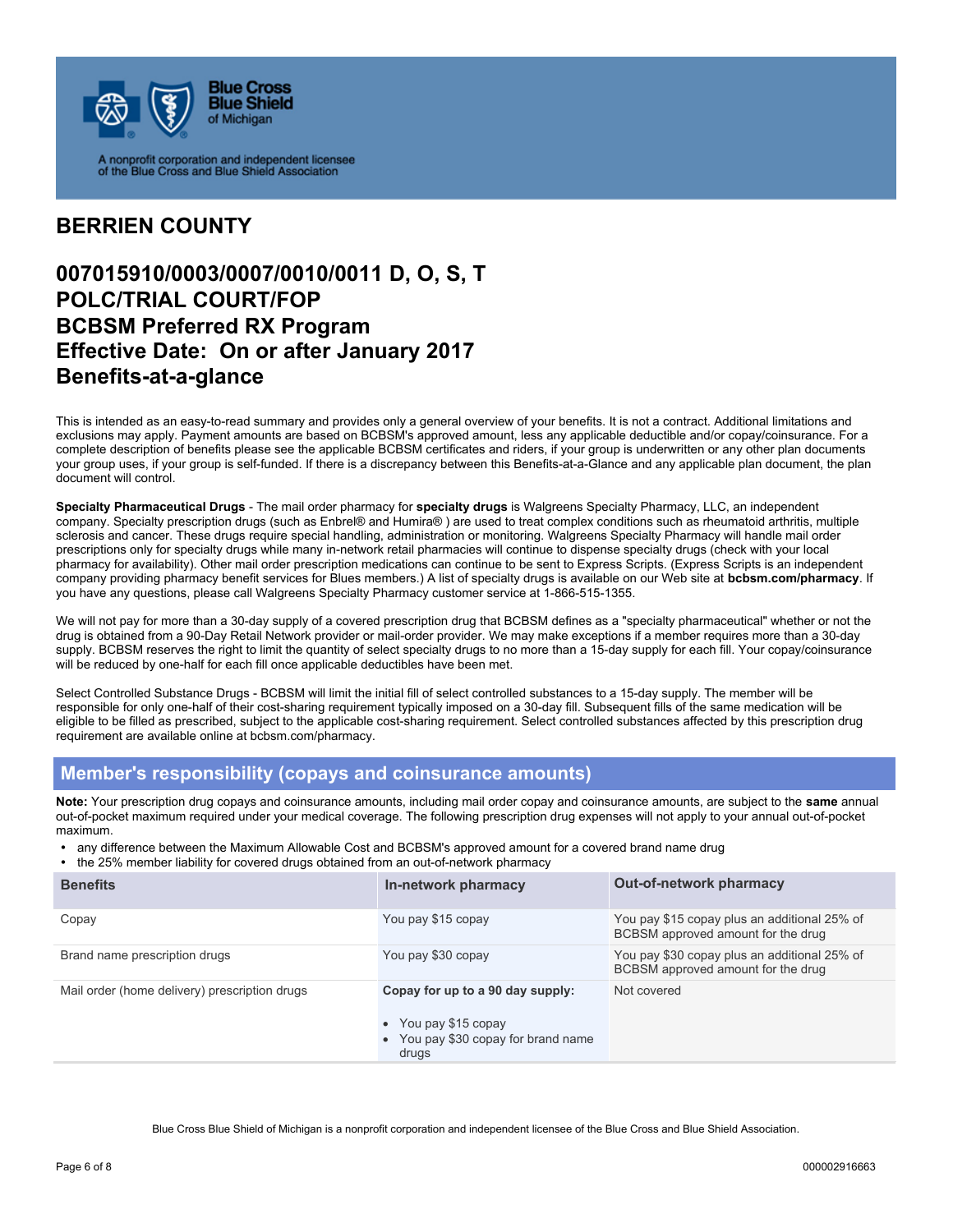**Note:** An in-network pharmacy is a Preferred Rx pharmacy in Michigan or an Express Scripts pharmacy outside Michigan. Express Scripts is an independent company providing pharmacy benefit services for Blues members. An out-of-network pharmacy is a pharmacy NOT in the Preferred Rx or Express Scripts networks.

**Note:** Over-the-counter (OTC) drugs are drugs that do not require a prescription under federal law. They are identified by BCBSM as select prescription drugs. A prescription for the select OTC drug is required from the member's physician. In some cases, over-the-counter drugs may need to be tried before BCBSM will approve use of other drugs

| <b>Covered services</b>                                                                                                                                                        |                                                                                                                   |                                                                                                                  |
|--------------------------------------------------------------------------------------------------------------------------------------------------------------------------------|-------------------------------------------------------------------------------------------------------------------|------------------------------------------------------------------------------------------------------------------|
| <b>Benefits</b>                                                                                                                                                                | In-network pharmacy                                                                                               | <b>Out-of-network pharmacy</b>                                                                                   |
| FDA-approved drugs                                                                                                                                                             | 100% of approved amount less plan<br>copay/coinsurance                                                            | 75% of approved amount less plan<br>copay/coinsurance                                                            |
| Prescribed over-the-counter drugs - when covered by<br><b>BCBSM</b>                                                                                                            | 100% of approved amount less plan<br>copay/coinsurance                                                            | 75% of approved amount less plan<br>copay/coinsurance                                                            |
| State-controlled drugs                                                                                                                                                         | 100% of approved amount less plan<br>copay/coinsurance                                                            | 75% of approved amount less plan<br>copay/coinsurance                                                            |
| FDA-approved generic and select brand-name<br>prescription preventive drugs, supplements and vitamins<br>as required by PPACA (non-self-administered drugs are<br>not covered) | 100% of approved amount                                                                                           | 75% of approved amount                                                                                           |
| Other FDA-approved brand-name prescription preventive<br>drugs, supplements and vitamins as required by PPACA<br>(non-self-administered drugs are not covered)                 | 100% of approved amount less plan<br>copay/coinsurance                                                            | 75% of approved amount less plan<br>copay/coinsurance                                                            |
| FDA-approved generic and select brand name<br>prescription contraceptive medication (non-self-<br>administered drugs are not covered)                                          | 100% of approved amount                                                                                           | 75% of approved amount                                                                                           |
| Other FDA-approved brand name prescription<br>contraceptive medication (non-self-administered drugs are<br>not covered)                                                        | 100% of approved amount less plan<br>copay/ coinsurance                                                           | 75% of approved amount less plan copay/<br>coinsurance                                                           |
| Disposable needles and syringes - when dispensed with<br>insulin or other covered injectable legend drugs                                                                      | 100% of approved amount less plan<br>copay/coinsurance for the insulin or<br>other covered injectable legend drug | 75% of approved amount less plan<br>copay/coinsurance for the insulin or other covered<br>injectable legend drug |
| Netar Needles and ouringse house no conqui soingurance                                                                                                                         |                                                                                                                   |                                                                                                                  |

**Note:** Needles and syringes have no copay/ coinsurance.

**Note:** An in-network pharmacy is a Preferred Rx pharmacy in Michigan or an Express Scripts pharmacy outside Michigan. Express Scripts is an independent company providing pharmacy benefit services for Blues members. An out-of-network pharmacy is a pharmacy NOT in the Preferred Rx or Express Scripts networks.

**Note:** Over-the-counter (OTC) drugs are drugs that do not require a prescription under federal law. They are identified by BCBSM as select prescription drugs. A prescription for the select OTC drug is required from the member's physician. In some cases, over-the-counter drugs may need to be tried before BCBSM will approve use of other drugs

# **Features of your prescription drug plan**

Drug interchange and generic copay/ coinsurance waiver

BCBSM's drug interchange and generic copay/ coinsurance waiver programs encourage physicians to prescribe a less-costly generic equivalent.

If your physician rewrites your prescription for the recommended generic or OTC alternate drug, you will only have to pay a generic copay/ coinsurance. In select cases BCBSM may waive the initial copay/ coinsurance after your prescription has been rewritten. BCBSM will notify you if you are eligible for a waiver.